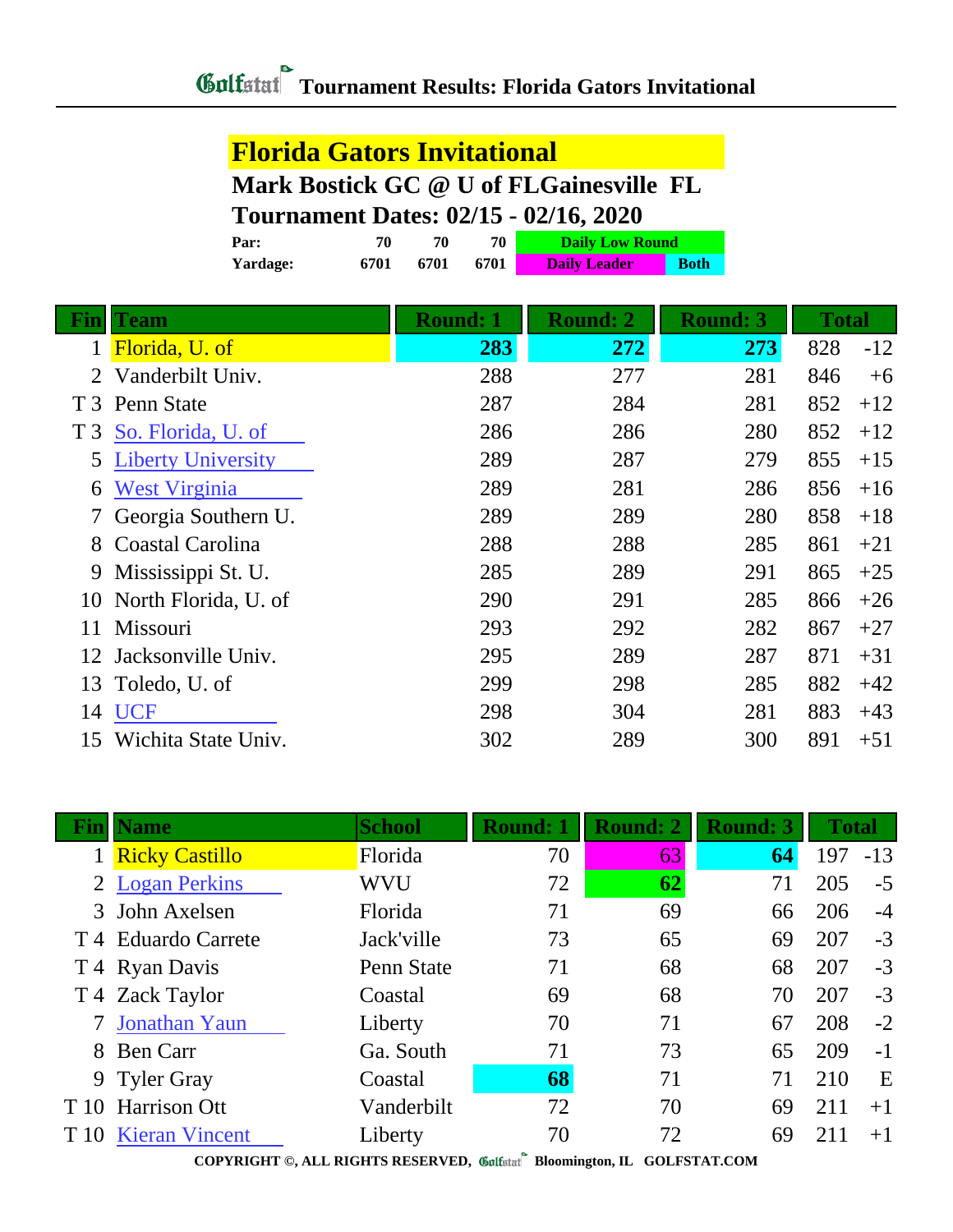| <b>Gulfstan Tournament Results: Florida Gators Invitational</b> |
|-----------------------------------------------------------------|
|                                                                 |

|      | <b>Fin</b>   Name         | <b>School</b>    | <b>Round: 1</b> | <b>Round: 2</b> | <b>Round: 3</b> | <b>Total</b> |      |
|------|---------------------------|------------------|-----------------|-----------------|-----------------|--------------|------|
| T 10 | <b>Luke Gifford</b>       | <b>USF-Bulls</b> | 68              | 70              | 73              | 211          | $+1$ |
| T 10 | <b>Quentin Debove</b>     | Florida          | 71              | 69              | 71              | 211          | $+1$ |
| T 10 | <b>Reid Davenport</b>     | Vanderbilt       | 70              | 71              | 70              | 211          | $+1$ |
| T 10 | Ross Steelman             | Missouri         | 69              | 73              | 69              | 211          | $+1$ |
|      | T 16 Blake Dyer           | Florida          | 71              | 70              | 71              | 212          | $+2$ |
|      | T 16 Rory Frannssen       | Missouri         | 71              | 71              | 70              | 212          | $+2$ |
| T 18 | Benjamin Nelson           | Miss. St.        | 68              | 72              | 73              | 213          | $+3$ |
| T 18 | <b>Matthew Riedel</b>     | Vanderbilt       | 73              | 67              | 73              | 213          | $+3$ |
| T 18 | <b>Michael Saccente</b>   | N. Florida       | 72              | 73              | 68              | 213          | $+3$ |
| T 18 | <b>Run Youprayong</b>     | <b>USF-Bulls</b> | 70              | 74              | 69              | 213          | $+3$ |
| T 18 | Thomas Thurloway          | Jack'ville       | 75              | 69              | 69              | 213          | $+3$ |
| 23   | <b>Clement Charmasson</b> | <b>UCF</b>       | 75              | 75              | 64              | 214          | $+4$ |
| T 24 | <b>Albin Bergstrom</b>    | <b>USF-Bulls</b> | 75              | 72              | 68              | 215          | $+5$ |
| T 24 | Alec Bard                 | Penn State       | 72              | 72              | 71              | 215          | $+5$ |
|      | T 24 Jake Maples          | Ga. South        | 75              | 70              | 70              | 215          | $+5$ |
|      | T 24 John Augenstein      | Vanderbilt       | 73              | 69              | 73              | 215          | $+5$ |
|      | T 24 Louis Olsakovsky     | Penn State       | 70              | 74              | 71              | 215          | $+5$ |
|      | T 24 Nick Infanti         | N. Florida       | 73              | 71              | 71              | 215          | $+5$ |
|      | T 24 William Moll         | Vanderbilt       | 75              | 71              | 69              | 215          | $+5$ |
| T 31 | Aden Ye                   | Florida          | 74              | 69              | 73              | 216          | $+6$ |
| T 31 | Chris Nido                | Florida          | 72              | 70              | 74              | 216          | $+6$ |
| T 31 | <b>Colin Bowles</b>       | Ga. South        | 69              | 74              | 73              | 216          | $+6$ |
|      | T 31 Hunter Logan         | Miss. St.        | 72              | 71              | 73              | 216          | $+6$ |
|      | T 31 John Dubois          | Florida          | 73              | 68              | 75              | 216          | $+6$ |
| T 31 | <b>Mark Goetz</b>         | WVU              | 72              | 75              | 69              | 216          | $+6$ |
| T 37 | <b>Alexandre Fuchs</b>    | Liberty          | 76              | 71              | 70              | 217          | $+7$ |
| T 37 | <b>Kyle Flexsenhar</b>    | <b>USF-Bulls</b> | 76              | 71              | 70              | 217          | $+7$ |
|      | T 37 Philipp Matlari      | <b>WVU</b>       | 74              | 69              | 74              | 217          | $+7$ |
| T 37 | Zac Owens                 | Wichita St       | 75              | 69              | 73              | 217          | $+7$ |
|      | T 41 Ford Clegg           | Miss. St.        | 72              | 73              | 73              | 218          | $+8$ |
|      | T 41 Garrett Johnson      | Miss. St.        | 73              | 73              | 72              | 218          | $+8$ |
|      | T 41 Michael Mattiace     | N. Florida       | 71              | 73              | 74              | 218          | $+8$ |
|      | T 44 Fred Biondi          | Florida          | 73              | 71              | 75              | 219          | $+9$ |
|      | T 44 Grant Godfrey        | Toledo           | 74              | 74              | 71              | 219          | $+9$ |
|      | T 44 Jack Parker          | Missouri         | 74              | 75              | 70              | 219          | $+9$ |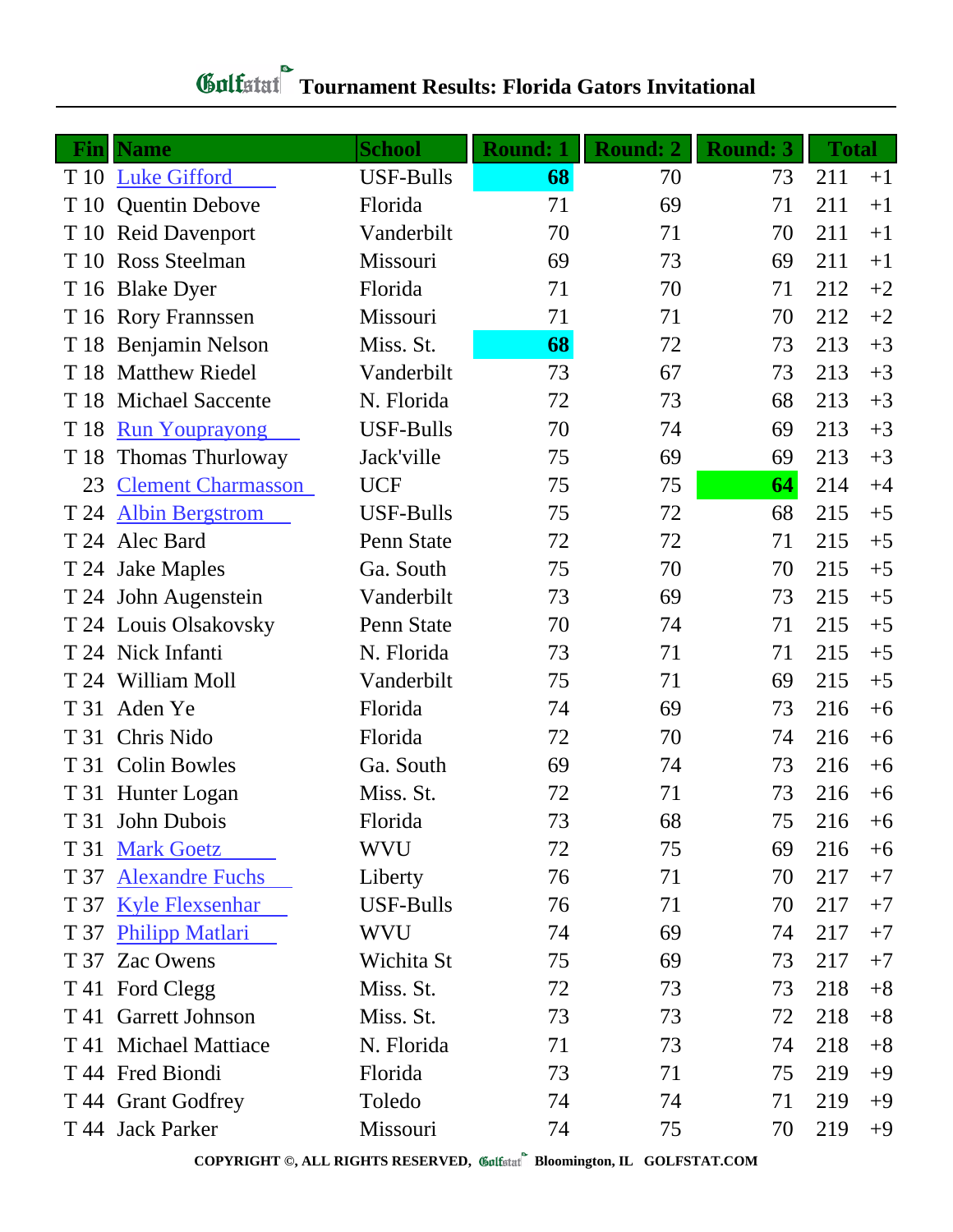## **Gulfatat** Tournament Results: Florida Gators Invitational

| Fin             | <b>Name</b>                | <b>School</b> | <b>Round: 1</b> | <b>Round: 2</b> | <b>Round: 3</b> | <b>Total</b> |
|-----------------|----------------------------|---------------|-----------------|-----------------|-----------------|--------------|
|                 | T 44 Lukas Clark           | Penn State    | 76              | 72              | 71              | 219<br>$+9$  |
| T <sub>48</sub> | <b>Johnny Travale</b>      | <b>UCF</b>    | 74              | 74              | 72              | $220 + 10$   |
| T <sub>48</sub> | <b>Massimo Mbetse</b>      | USF-Bulls     | 73              | 73              | 74              | $220 + 10$   |
| T 48            | <b>Rasmus Broholt Lind</b> | Toledo        | 76              | 71              | 73              | $220 + 10$   |
| T 48            | <b>Seth Taylor</b>         | Coastal       | 76              | 74              | 70              | $220 + 10$   |
| T 52            | Davis Lee                  | N. Florida    | 75              | 74              | 72              | $221 + 11$   |
|                 | T 52 Dawson Lewis          | Wichita St    | 73              | 73              | 75              | $221 + 11$   |
| T 52            | <b>Ervin Chang</b>         | Liberty       | 75              | 73              | 73              | $221 + 11$   |
|                 | T 52 James McHugh          | Penn State    | 74              | 72              | 75              | $221 + 11$   |
|                 | T 56 Brett Barron          | Ga. South     | 74              | 76              | 72              | $222 + 12$   |
|                 | T 56 Mason Greenberg       | Vanderbilt    | 72              | 77              | 73              | $222 + 12$   |
| T 56            | <b>Matthew Sharpstene</b>  | <b>WVU</b>    | 72              | 78              | 72              | $222 + 12$   |
|                 | T 56 Robert Eisch          | Florida       | 74              | 71              | 77              | $222 + 12$   |
| T 60            | <b>Etienne Papineau</b>    | WVU           | 73              | 75              | 75              | $223 + 13$   |
| T 60            | <b>Manuel Girona</b>       | Florida       | 71              | 80              | 72              | $223 + 13$   |
| T 60            | <b>Michael Sakane</b>      | Jack'ville    | 72              | 78              | 73              | $223 + 13$   |
| 63              | <b>Christophe Stutts</b>   | Florida       | 76              | 71              | 77              | $224 + 14$   |
|                 | T 64 Cody Carroll          | N. Florida    | 74              | 75              | 76              | $225 + 15$   |
|                 | T 64 David Amm             | Toledo        | 74              | 79              | 72              | $225 + 15$   |
|                 | T 64 Gavin Noble           | Coastal       | 75              | 76              | 74              | $225 + 15$   |
|                 | T 64 Muham Afif Mohd Fath  | Toledo        | 75              | 74              | 76              | $225 + 15$   |
|                 | T 64 States Fort           | Coastal       | 76              | 75              | 74              | $225 + 15$   |
|                 | T 64 Tommy Boone           | Missouri      | 79              | 73              | 73              | $225 + 15$   |
|                 | 70 Zach Barbin             | Liberty       | 74              | 76              | 76              | $226 + 16$   |
| T 71            | Eugene Hong                | Florida       | 77              | 78              | 72              | $227 + 17$   |
| T 71            | <b>Juan Delgado</b>        | <b>UCF</b>    | 76              | 82              | 69              | $227 + 17$   |
| T 71            | <b>Nathan Thomson</b>      | Toledo        | 78              | 80              | 69              | $227 + 17$   |
|                 | T 74 Arkesh Bhatia         | Jack'ville    | 75              | 77              | 76              | $228 + 18$   |
| T 74            | Guillermo Estivill         | <b>UCF</b>    | 74              | 74              | 80              | $228 + 18$   |
| T 74            | <b>Teddy Tetak</b>         | <b>UCF</b>    | 74              | 77              | 77              | $228 + 18$   |
| 77              | Jordan Sarhaddi            | <b>UCF</b>    | 75              | 78              | 76              | $229 + 19$   |
| 78              | <b>Grayson Wallace</b>     | Wichita St    | 83              | 74              | 73              | $230 + 20$   |
| T 79            | Joe Bultman                | Wichita St    | 78              | 73              | 80              | $231 + 21$   |
| T 79            | <b>Wilson Andress</b>      | Ga. South     | 82              | 72              | 77              | $231 + 21$   |
| 81              | <b>Brock Polhill</b>       | Wichita St    | 76              | 78              | 79              | $233 + 23$   |